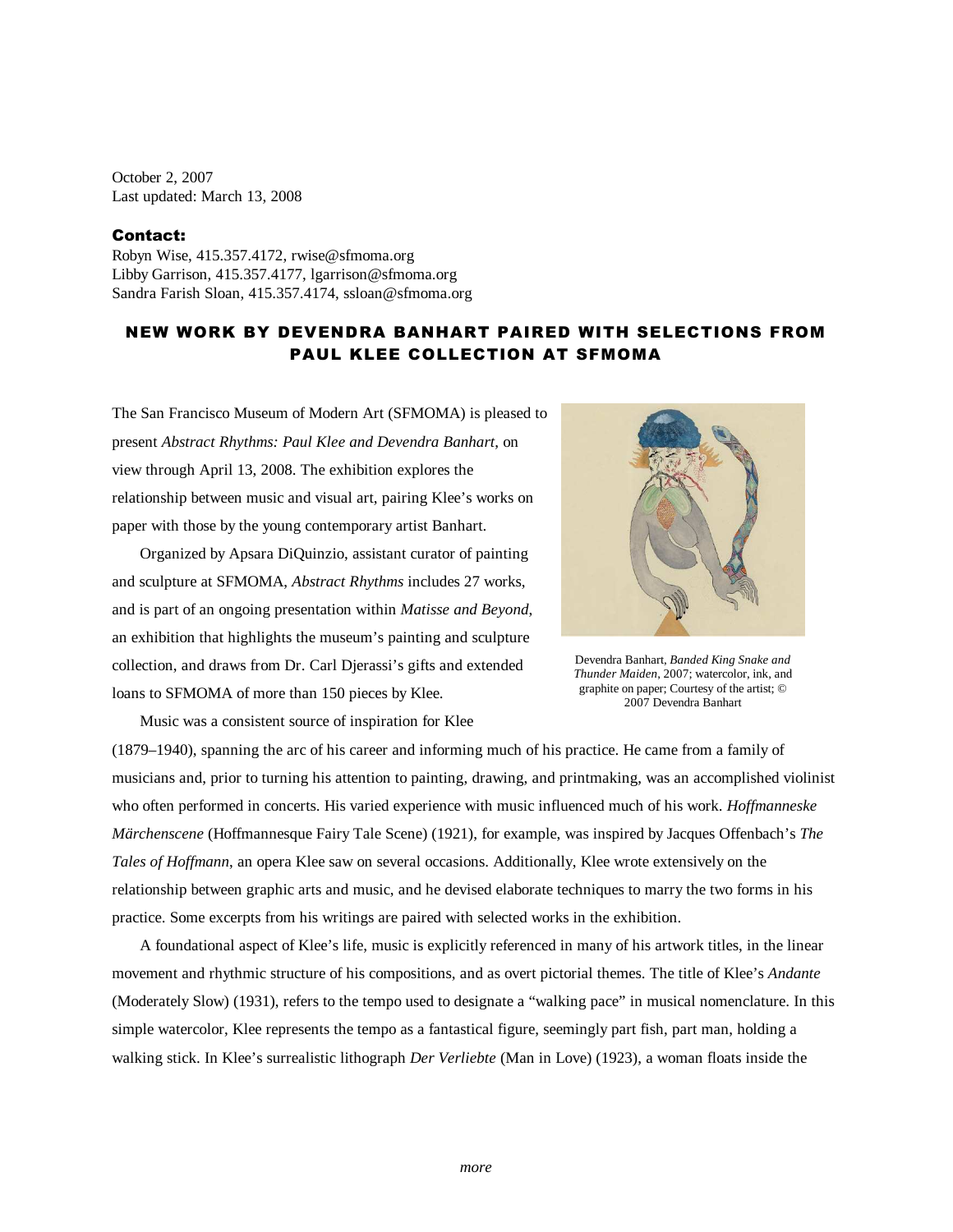enlarged head of a male, sticklike figure who emerges at the base of the composition from a symbol that resembles the treble clef in musical notation.

Also featured in the exhibition are 13 new works on paper by Banhart (b. 1981), who is also a popular musician, known for his surrealistic lyrics. Like many artists working today, Banhart considers Klee an important creative touchstone. The drawings were made in conjunction with his fifth and most recent album, *Smokey Rolls Down Thunder Canyon* (released September 2007 on XL Recordings). Both the drawings and the album spring from a personal narrative developed around a fictional protagonist named Smokey—an archetype of a person Banhart frequently encounters while on tour. In these drawings, he depicts the invented persona assuming character traits culled from a diverse array of mythological and ethnic references.

In *Kadmon Smokey* (2007), Banhart thematically draws from the kabbalah, presenting Smokey as the primordial Kadmon Adam (the first being created by the cosmos), pictorially represented as an abstract, mountainous form around which colorful planets revolve. In *Banded King Snake and Thunder Maiden* (2007), Banhart blends myriad cultural myths, including a reference to Quetzalcoatl, the ancient Aztec god who is halfbird and half-snake. In the drawing the snake's vibrant colors signify the plumes of the quetzal bird. Similarly, lightening bolts radiate from the hybrid figure's hat—an allusion to Indra, the god of thunder in Hindu mythology. Just as Banhart's drawings reflect divergent sources of inspiration, so does his album, which features him singing in several different languages and employing diverse musical genres that range from samba to gospel to reggae to doo-wop, among others.

Banhart's otherworldly drawings are populated by whimsical characters that seem suspended in an undefined pictorial space, recalling some of Klee's surrealist works. Furthermore, his relationship to music, like Klee's, is interdependent on his visual art practice: "I sing what I can't draw and draw what I can't sing," he explains. Though Klee and Banhart were born a century apart, both oscillate between abstraction and figuration—a tendency enlivened by each artist's invisible rhythmic pulse.

In conjunction with the exhibition, Banhart will present a musical performance at SFMOMA on January 15, 2008, at 8 p.m., in the Phyllis Wattis Theater. Tickets are \$20 general; \$15 SFMOMA members, students, and seniors. The album *Smokey Rolls Down Thunder Canyon* and an accompanying booklet that features reproductions of his drawings are available at the SFMOMA MuseumStore (www.sfmoma.org/museumstore).

\* \* \*

**Museum hours:** Open daily (except Wednesdays): 11 a.m. to 5:45 p.m.; open late Thursdays, until 8:45 p.m. Summer hours (Memorial Day to Labor Day): Open at 10 a.m. Closed Wednesdays and the following public holidays: New Year's Day, Fourth of July, Thanksgiving, Christmas. The museum is open the Wednesday between Christmas and New Year's Day.

**Koret Visitor Education Center:** Open daily (except Wednesdays): 11 a.m. to 5:30 p.m.; open late Thursdays, until 8:30 p.m. Summer hours: Open at 10 a.m.

**Admission prices:** Adults \$12.50; seniors \$8; students \$7. SFMOMA members and children 12 and under are admitted free. Thursday evenings after 6 p.m. admission is half-price. The first Tuesday of each month admission is free.

SFMOMA is easily accessible by Muni, BART, Golden Gate Transit, SamTrans, and Caltrain. Hourly, daily, and monthly parking is available at the SFMOMA Garage at 147 Minna Street. For parking information, call 415.348.0971.